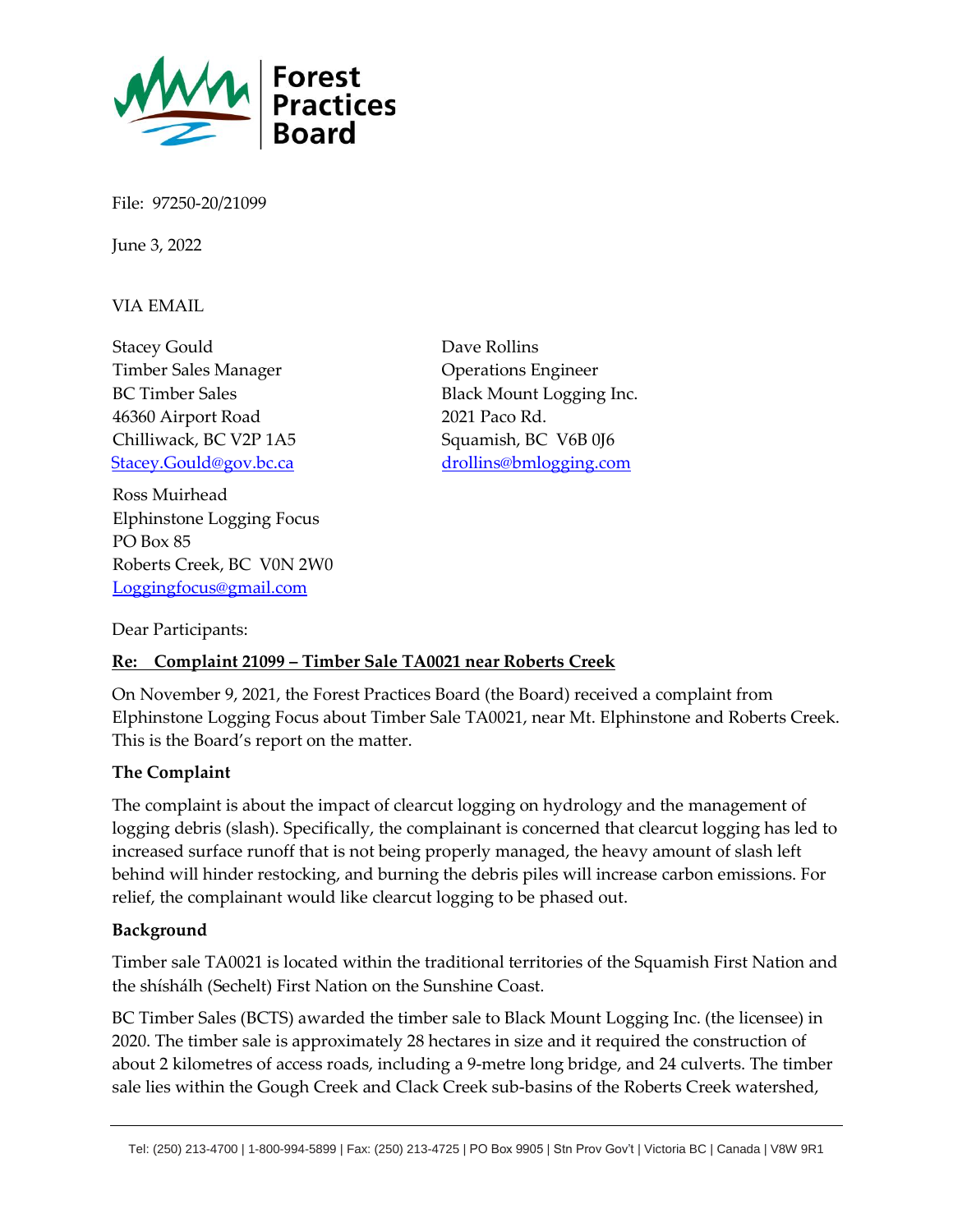**Participants** June 3, 2022 Page 2

and there are 25 streams within or adjacent to the timber sale. None of the streams support fish at the timber sale, but Gough Creek is classified as fish-bearing below a downstream barrier. There are two domestic water intakes on Gough Creek, but neither Gough nor Clack creeks are designated community watersheds.

Logging began in November 2020 and was completed by February 2021. The licensee piled slash and deactivated roads by removing the bridge and culverts after logging was complete. The complainant visited the timber sale on October 29, 2021, and documented his concerns in two videos. The licensee assessed the fire hazard on December 2, 2021, and attempted to burn the slash piles later in the winter. The block was planted when it was free of snow in late April 2022, and Board investigators visited the site on April 29, 2022.

# **The Investigation**

Government's choices about whether or not to permit clearcut logging or burn slash piles are not within the jurisdiction of the Board. However, the Board must deal with complaints about compliance with the *Forest and Range Practices Act* (FRPA) and the *Wildfire Act* (WA). The investigation considered what BCTS did to manage the risk of hydrologic impacts, and whether the licensee complied with legal requirements for water management, road deactivation, and fire hazard assessment and abatement.

## *Management of the risk of hydrologic impacts*

As part of its operational planning in 2013, BCTS contracted a hydrologist to evaluate the current hydrologic condition of watersheds near Mt. Elphinstone, including Gough Creek and Clack Creek. The objective of the assessment was to identify elements that might experience hydrologic effects from harvesting and to recommend how to minimize or eliminate adverse effects. This assessment is not required by FRPA, and it is up to BCTS to accept and adopt its recommendations.

The assessment recommendation most relevant to this complaint is to cap the equivalent clearcut area (ECA) at 25 percent. The percent ECA is the part of a defined forest area – like a watershed or sub-basin – that is equivalent to a newly harvested cutblock. ECA is a concept used to understand the risk of a change in peak flows for an entire watershed.

When cutblocks are harvested, there is no longer a canopy to intercept snow or rain, and the root systems of the harvested trees stop absorbing available water in the soil. The hydrologic condition of a cutblock changes because more water is available in the soil in the harvested area. Over time, the regenerating trees grow root systems that increasingly use the available soil water content. As a regenerating forest grows, the hydrological function of the area recovers, and percent ECA decreases.

The hydrologic assessment also recommended maintaining machine-free buffers of at least 5 metres around streams, ensuring that riparian reserve zones are at least one tree-length wide,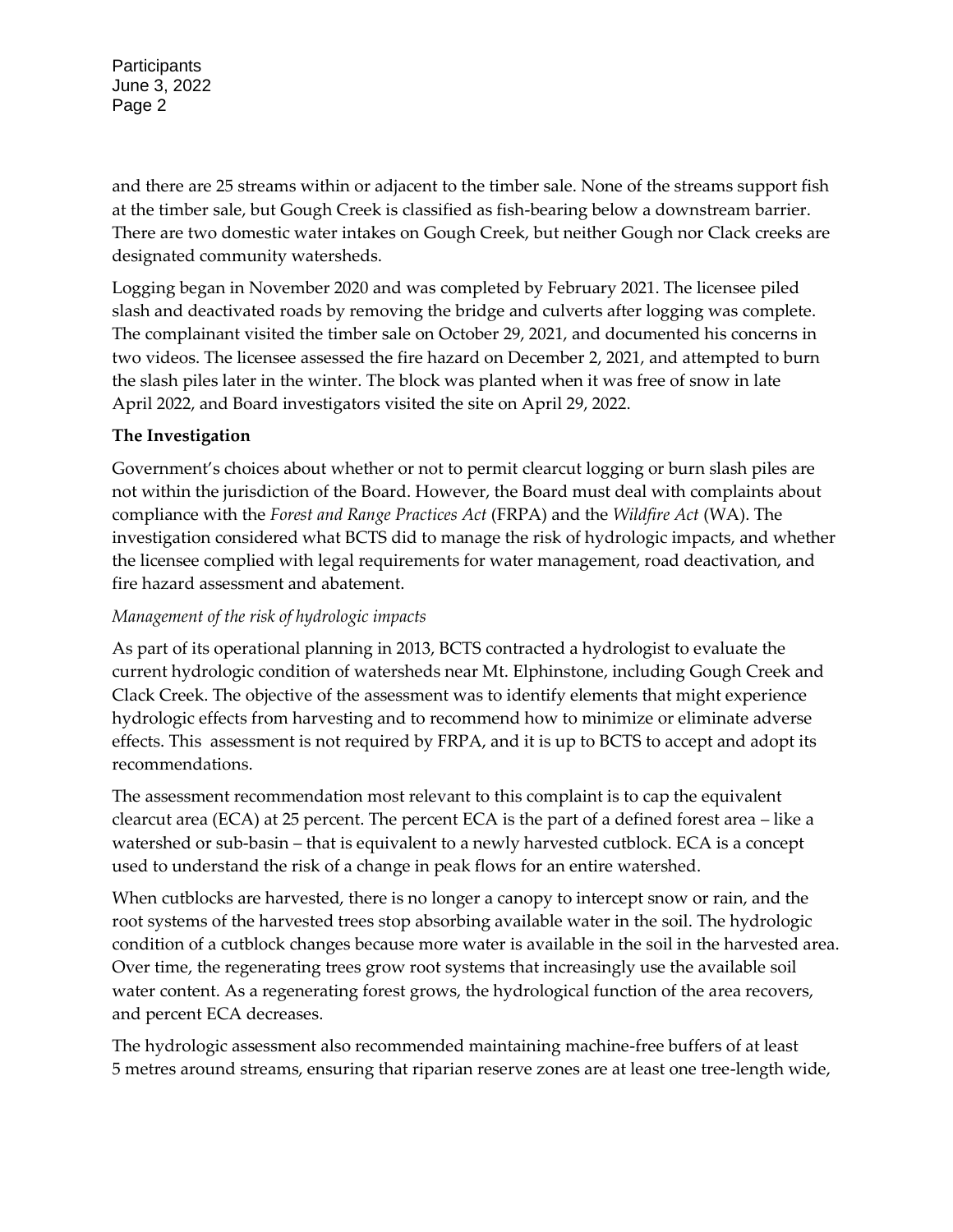**Participants** June 3, 2022 Page 2

following road design and maintenance recommendations to minimize sedimentation, and ensuring that all streams within cutblocks are assessed by a terrain stability professional.

BCTS calculated the percent ECA, taking into account the harvest of TA0021. The percent ECA is below the 25 percent recommendation in both the Gough and Clack sub-basins. As recommended in the hydrologic assessment, in September 2020 a terrain stability professional reviewed the condition of the streams and their potential to transport sediment that could adversely impact downstream resources or water users. The terrain stability professional made recommendations on assessing the timber edge for wind-firmness and deactivating the road after harvest.

The site plan included the recommended machine-free zones and a 20-metre wide riparian reserve zone on Gough Creek. The road construction plan included measures to reduce sedimentation, including grading, outsloping, insloping, and crowning the road, and avoiding maintenance during the wet season or before heavy precipitation.

In summary, BCTS accepted and addressed the hydrologic assessment's recommendations in its planning for the timber sale. Investigators also confirmed during the field review that practices on the ground reflected what was planned, including respecting the machine-free zones and the 20metre riparian reserve zone on Gough Creek, and implementing measures to reduce sedimentation from the road.

## *Compliance with legal requirements*

Regarding the concern that surface runoff is not being managed properly, FRPA requires the licensee to maintain natural surface drainage patterns during and after construction of a road. It also requires a person who deactivates a road to remove bridges and culverts and stabilize the road prism if necessary to prevent impacts to forest resources. Investigators examined each site where drainage structures were prescribed, installed, and removed, and confirmed that the licensee maintained natural surface drainage patterns and stabilized the road prism.

The complainant was also concerned about the heavy amount of slash on site. The *Wildfire Act* requires the licensee to assess the fire hazard and to abate it if necessary within 30 months of the start of activities, which will end in May 2023. The licensee met these requirements, although not all slash piles burned completely. The licensee will have to assess the success of the abatement and decide whether more is required. If the licensee decides the hazard is abated, BCTS will confirm the assessment as part of its final inspection of the licence. The complainant's main concern was the slash is so heavy that it will be difficult to restock the site. However, during the site visit, investigators confirmed that the timber sale has been successfully planted.

# **Conclusions**

The licensee complied with all legal requirements for maintaining natural surface drainage patterns, deactivation, and fire hazard assessment and abatement. Although not required by the